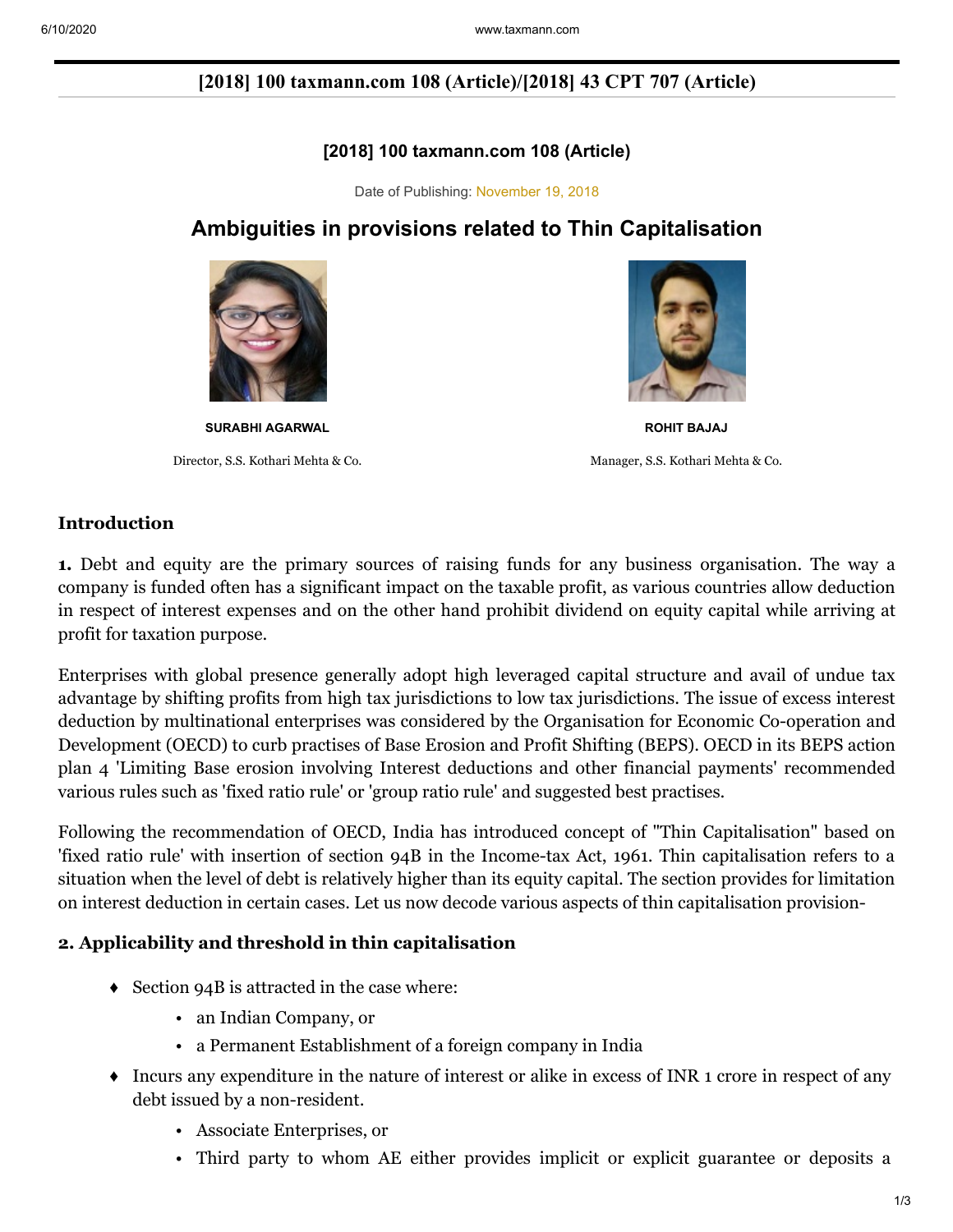matching amount of funds with the lenders

♦ Such expenditure is deductible under the head Profit and Gains of Business and Profession (PGBP) during the year beginning from previous year 2017-18

## **Disallowance**

**3.** The excess interest, which is lower of the following, shall not be deductible in computation of income under the head PGBP

- ♦ An amount of total interest paid or payable in excess of 30% of Earnings Before Interest, Taxes, Depreciation and Amortisation (EBITDA) during the financial year, or
- ♦ Interest paid or payable to associate enterprises for that financial year

# **Carry forward**

**4.** The interest expense so disallowed shall be allowed to be carried forward for a maximum period of 8 assessment years immediately succeeding the assessment year in which excess interest is disallowed. However, total deduction (including past year's carried forward interest and current year's excess interest) in any year cannot exceed the limit of 30% of EBITDA.

## **5. Analysis**

- ♦ Section 94B is applicable only in case of corporate entities which are not engaged in the business of banking and insurance.
- ♦ In a case where no interest has been paid or payable to non-resident AE or interest paid or payable is less than prescribed threshold of INR 1 crore, provisions of section 94B would not be attracted.
- ♦ Section 94B would come into play only when interest is deductible under the head PGBP. Accordingly, interest payments that are deductible under other heads of income would not get covered by this provision.
- ♦ As per section 94B(5), debts mean any loan, financial instrument, finance lease, finance derivative, or any arrangement that gives rise to interest, discounts or other finance charge that are deductible in the computation of income chargeable under the head PGBP.
- ♦ Though the section does not expressly provide for corporate guarantee commission, yet guarantee commission may also get covered within the ambit of section 94B.

# **6. Existence of ambiguities**

- ♦ Absence of computation methodology, *i.e*., whether EBITDA is computed as per books of account or as per provisions of the Income-tax Act, 1961?
- ♦ The reading of the section leaves an ambiguity as to whether the interest payment made to an Indian resident-bank by an assessee for a debt which is borrowed based on guarantee provided by Non-resident AE would be covered by section 94B or not? As the payment of interest is not to a non-resident, a view may be taken that the same would not be covered by section 94B.
- ♦ In case of carry forward of excess interest of year 1, there is an ambiguity as to which amount needs to be reduced first from the limit of 30% in year 2? A possible view could be to first adjust the amount that is carried forward from year 1 since excess interest of year 2 can be carried forward to next 8 AYs.
- ♦ *Interplay between Transfer Pricing (TP) provisions and Section 94B*: The amount adjusted as